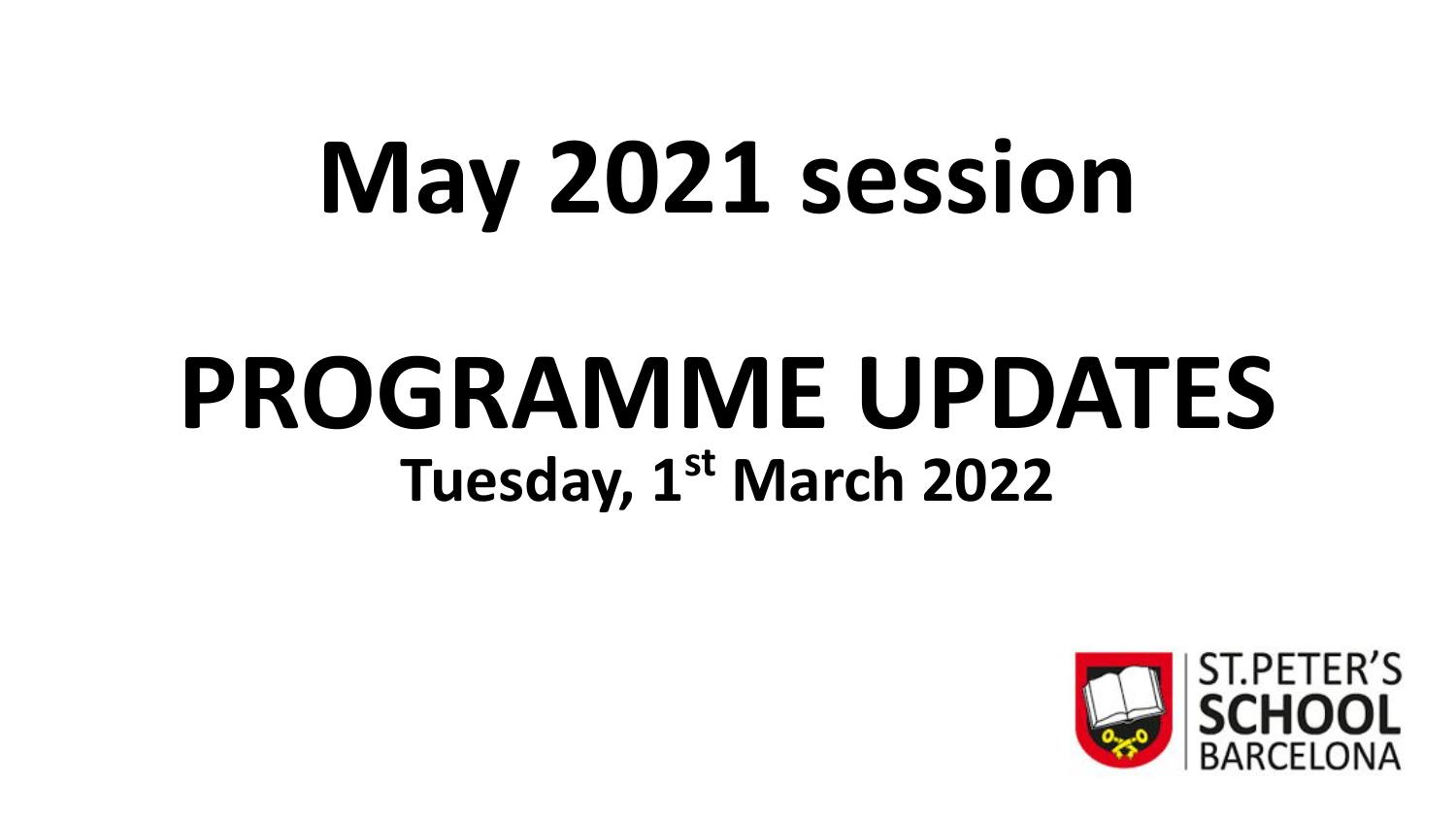### **FECHAS CLAVE/ KEY DATES**

- Mock exams: 25<sup>th</sup> March- 4<sup>th</sup> April
- School report: Friday, 8<sup>th</sup> April
- Easter break (Semana Santa) 11<sup>th</sup>-18<sup>th</sup> April
- Special timetable: 19<sup>th</sup>-22<sup>nd</sup> April

• First day of IB exams: 28<sup>th</sup> April (Business Management & Physics)

• Last day of IB exams: 18<sup>th</sup> May (Chemistry)

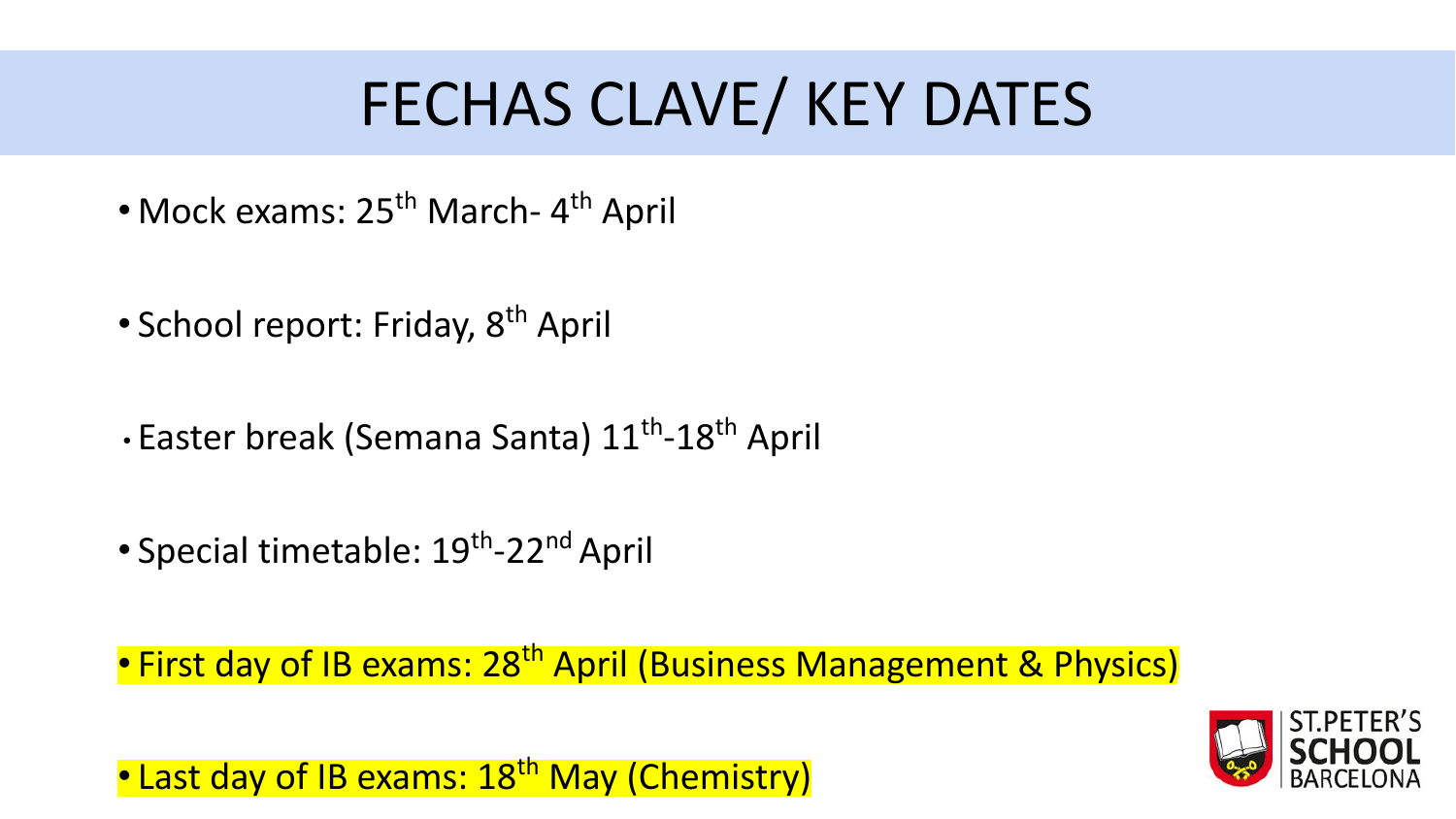#### **IBDP TIMETABLE ST. PETER'S SCHOOL (MAY 2022)** PM SESSIONS: 13h AM SESSIONS: 9h

|                |    | <b>MON</b>                                             | <b>TUE</b>                       | <b>WED</b>                       | <b>THU</b>                                                | <b>FRI</b>                                                  |
|----------------|----|--------------------------------------------------------|----------------------------------|----------------------------------|-----------------------------------------------------------|-------------------------------------------------------------|
|                |    |                                                        |                                  |                                  | 28 <sup>th</sup> April                                    | 29th April                                                  |
| W1             | AM |                                                        |                                  |                                  | <b>Physics</b><br>Paper 1 & Paper 2                       | <b>Business Management</b><br>Paper 2                       |
|                | PM |                                                        |                                  |                                  | <b>Business Management</b><br>Paper 1                     |                                                             |
|                |    | $2nd$ May                                              | 3rd May                          | 4 <sup>th</sup> May              | 5 <sup>th</sup> May                                       | 6 <sup>th</sup> May                                         |
| W <sub>2</sub> | AM |                                                        |                                  | Persian (Paper 1)                |                                                           | ESS (Paper 2)                                               |
|                | PM |                                                        |                                  |                                  | <b>Computer Science (Paper 1)</b><br>ESS (Paper 1)        | Maths (Paper 1)                                             |
|                |    | 9 <sup>th</sup> May                                    | 10 <sup>th</sup> May             | 11 <sup>th</sup> May             | 12th May                                                  | 13th May                                                    |
| W <sub>3</sub> | AM | <b>Maths (Paper 2)</b>                                 | Economics (Paper 2)              |                                  | Maths (Paper, 3 HL ONLY)                                  | English B<br>(Paper 2 Listening)                            |
|                | PM | <b>Economics</b><br>(Paper 1)                          |                                  | <b>Biology</b><br>(Paper 1 & 2)  | English A (Paper 1)<br>English B (Paper 1<br>& 2 Reading) | Filosofía (Paper 1) @12pm<br>Global Politics (Paper 2) @3pm |
|                |    | 16th May                                               | 17th May                         | 18th May                         | 19th May                                                  | 20th May                                                    |
| W4             | AM | Filosofía (Paper 2)                                    | Spanish B (Paper 2<br>listening) |                                  |                                                           |                                                             |
|                | PM | Spanish A (Paper 1)<br>Spanish B (Paper 1 & 2 Reading) |                                  | <b>Chemistry Paper 1 &amp; 2</b> |                                                           |                                                             |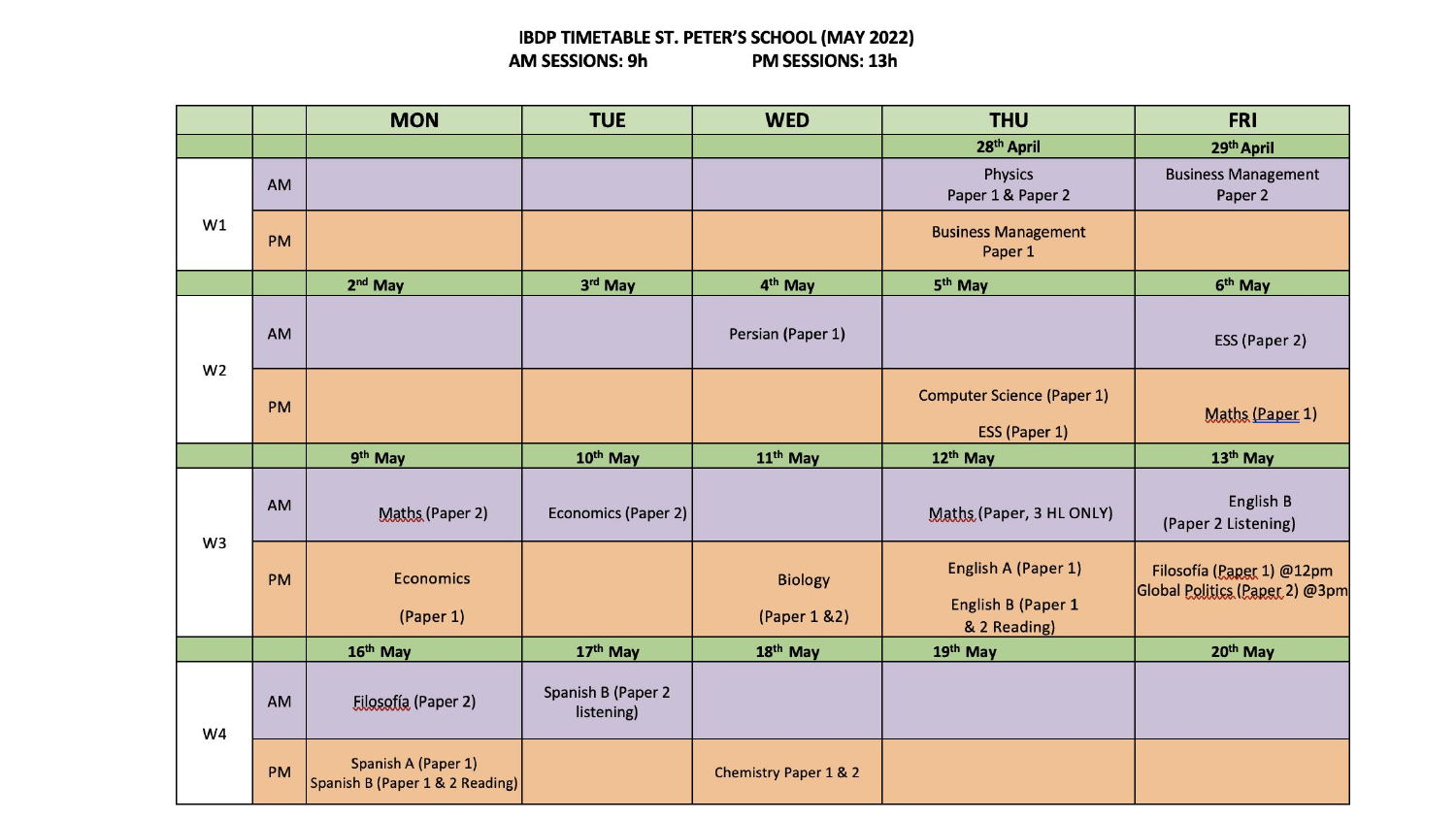### FECHAS CLAVE/ KEY DATES

- UNED exams:  $23^{th}$ -27<sup>th</sup> May (student must register before  $31^{st}$  March)
- Graduation ceremony: Thursday,  $2^{th}$  June, 8pm.
- $\cdot$  End of year trip :  $6^{\text{th}}$ -11<sup>th</sup> June (est.)
- $\cdot$  Pre-matrícula universitaria: 15<sup>th</sup> June (public university only)
- IB results released: Wednesday 6<sup>th</sup> July

• Individual meetings with students: 7<sup>th</sup> & 8<sup>th</sup> July

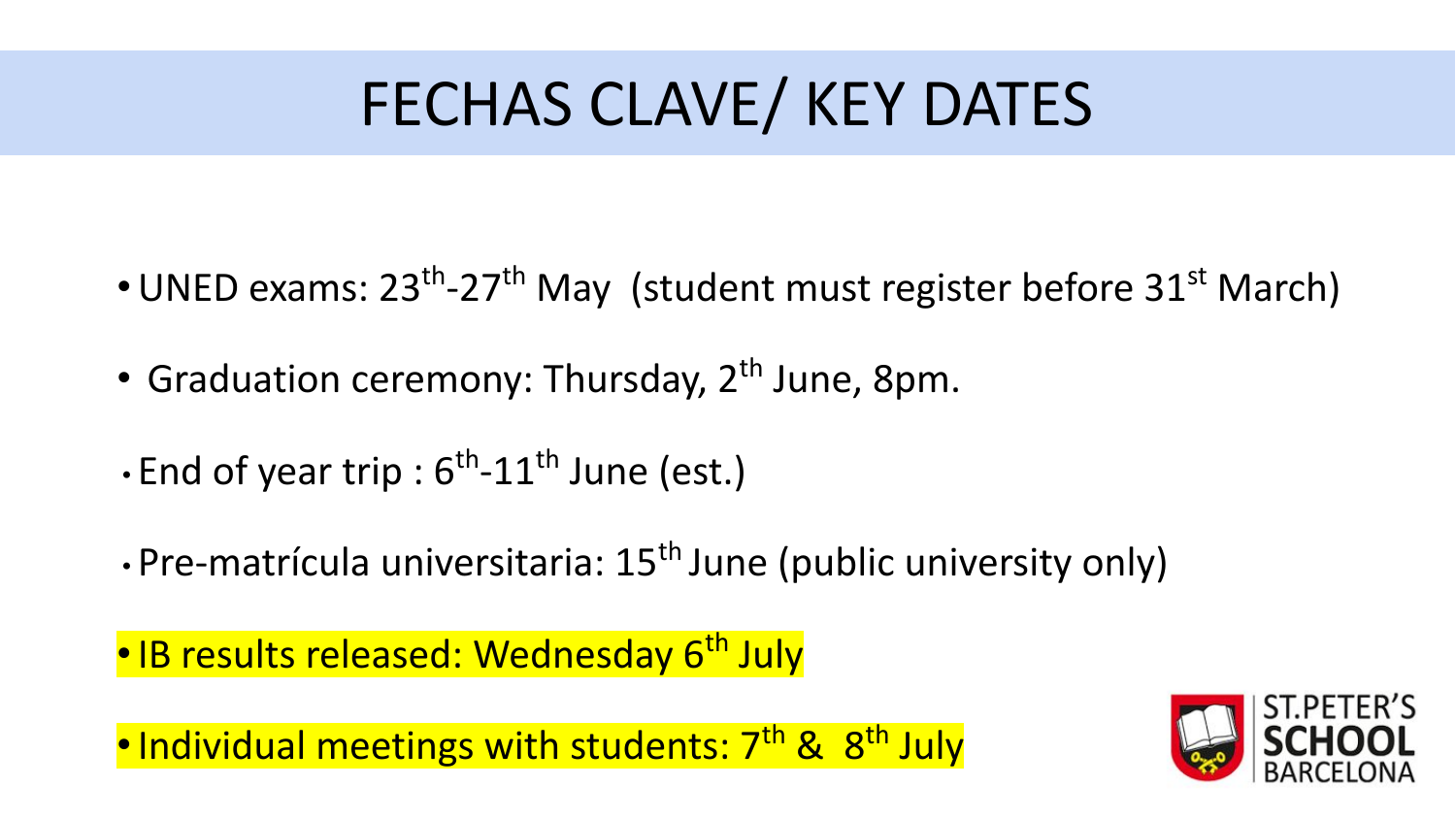## **CÓMO CONSULTAR LOS RESULTADOS** HOW TO GET THE RESULTS

# **Saturday, 6th July 2022**

# **<https://candidates.ibo.org>**

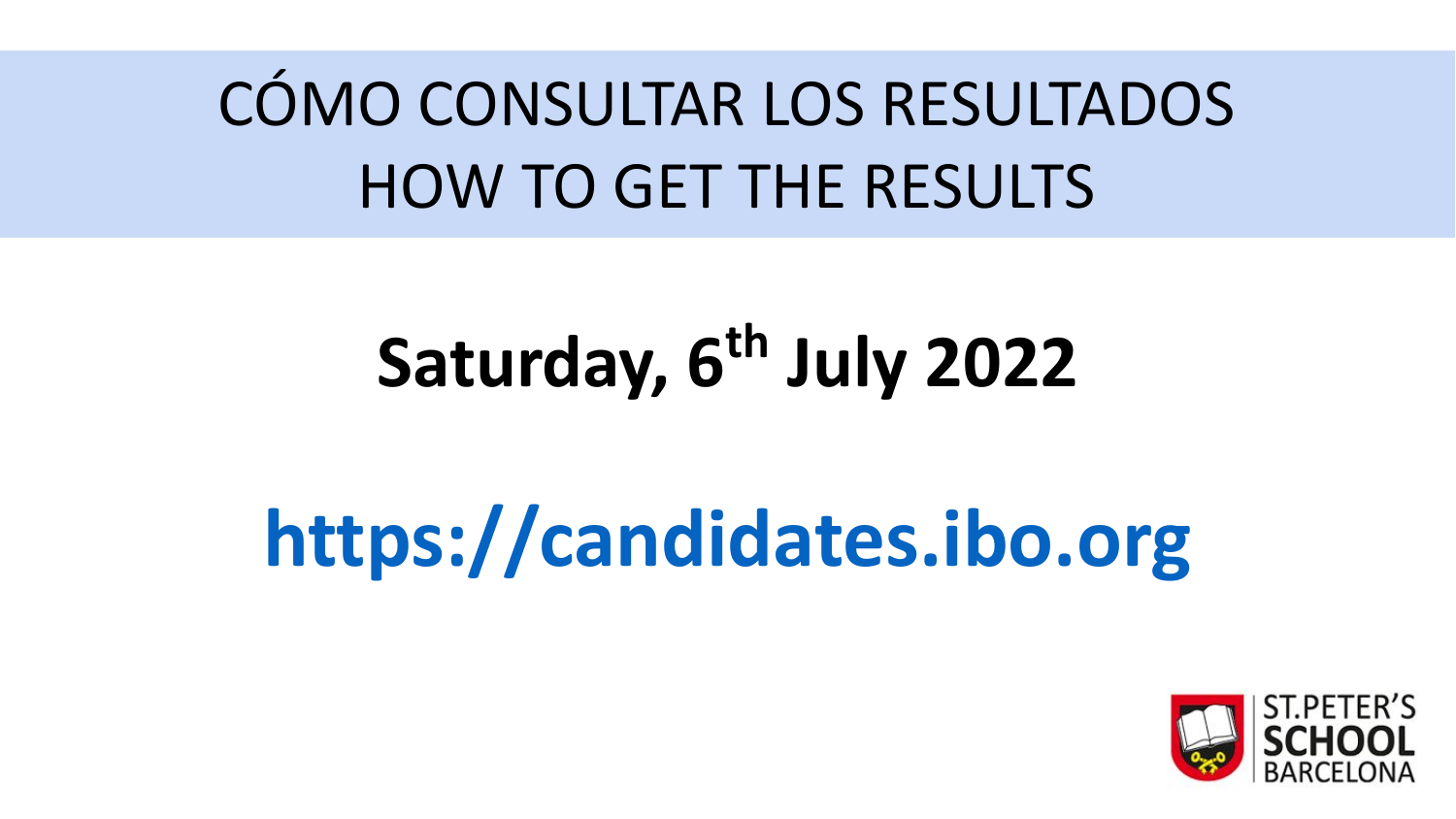## INDIVIDUAL MEETINGS WILL BE SCHEDULED WITH EACH STUDENT TO ASSESS THE RESULTS ON **MONDAY 8th JULY 2022**

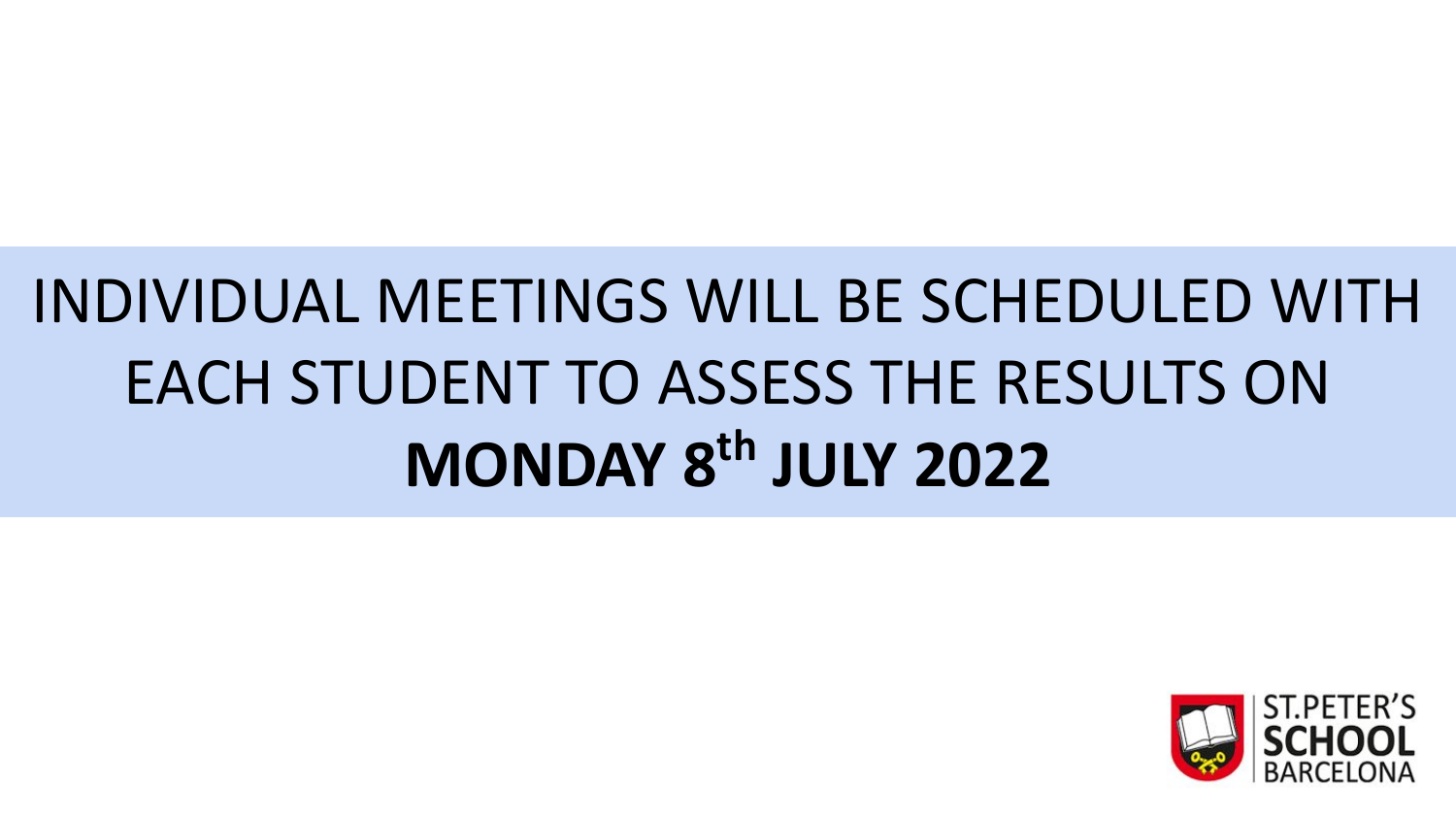#### Welcome

Welcome to the website for IB candidates.

You may have been redirected to this website from https://results.ibo.org. That website has now been decommissioned. Candidate results can now be accessed on https://candidates.ibo.org.

You are not currently logged in.

| <b>Login Credentials</b><br>Personal code: | <b>2</b> Login Details                                                                                                        |
|--------------------------------------------|-------------------------------------------------------------------------------------------------------------------------------|
| PIN:                                       | Please enter your login<br>credentials. This<br>information can be<br>obtained from your<br>Diploma Programme<br>coordinator. |
|                                            | Login                                                                                                                         |

Do you have a question? Candidate Results Pack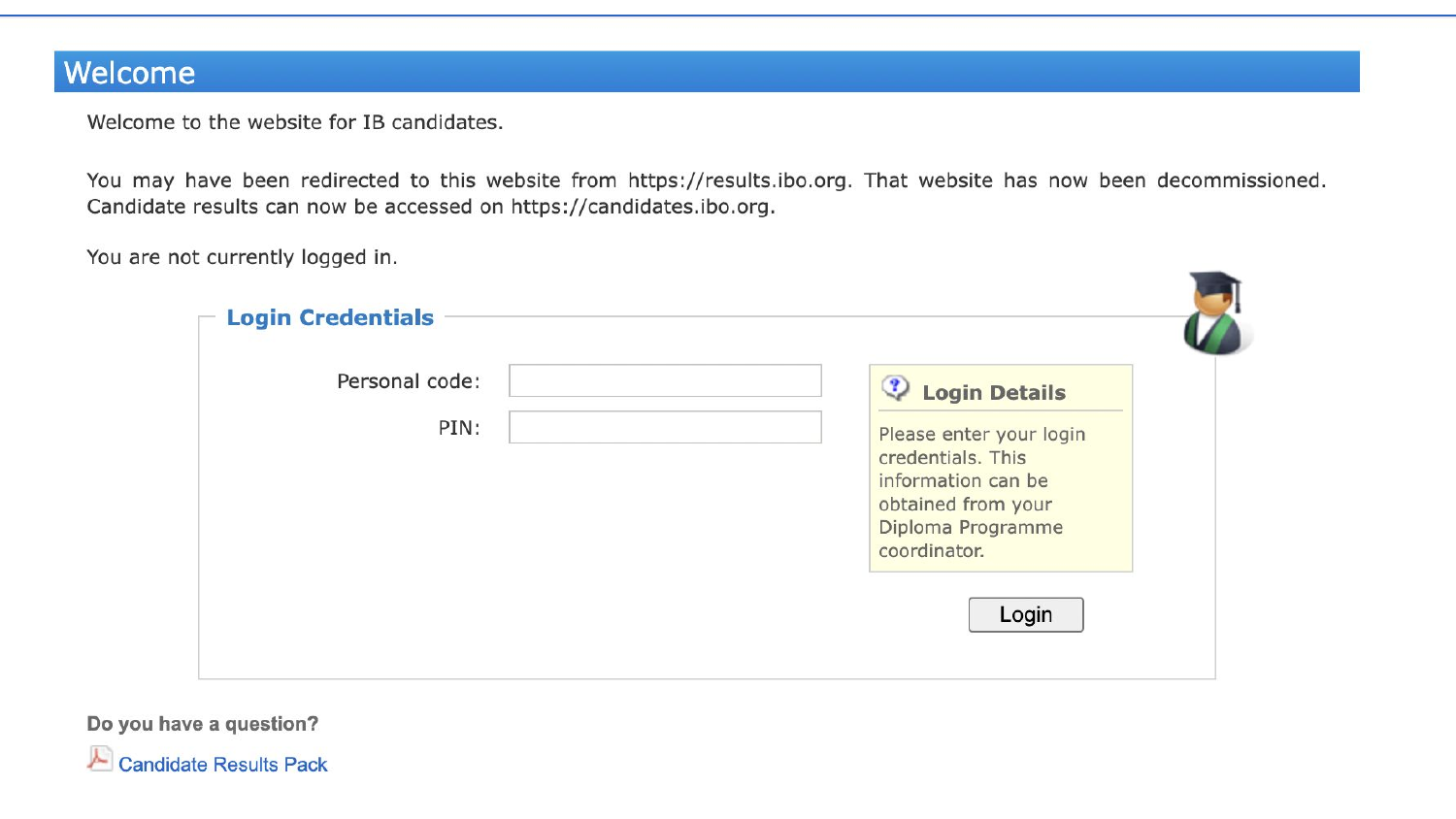#### **International Baccalaureate**

**Candidate Personal Identification Number (PIN)** Session: MAY 2022

Results are available at https://candidates.ibo.org

Your results will be published on 06-Jul-2022 13:00:00 GMT

| Name:           |                    |
|-----------------|--------------------|
| School:         | St. Peter's School |
| Session number: | 060513-0004        |
| Category:       | <b>DIPLOMA</b>     |
| Personal code:  | jqf428             |
| PIN:            | FL8H8YMA           |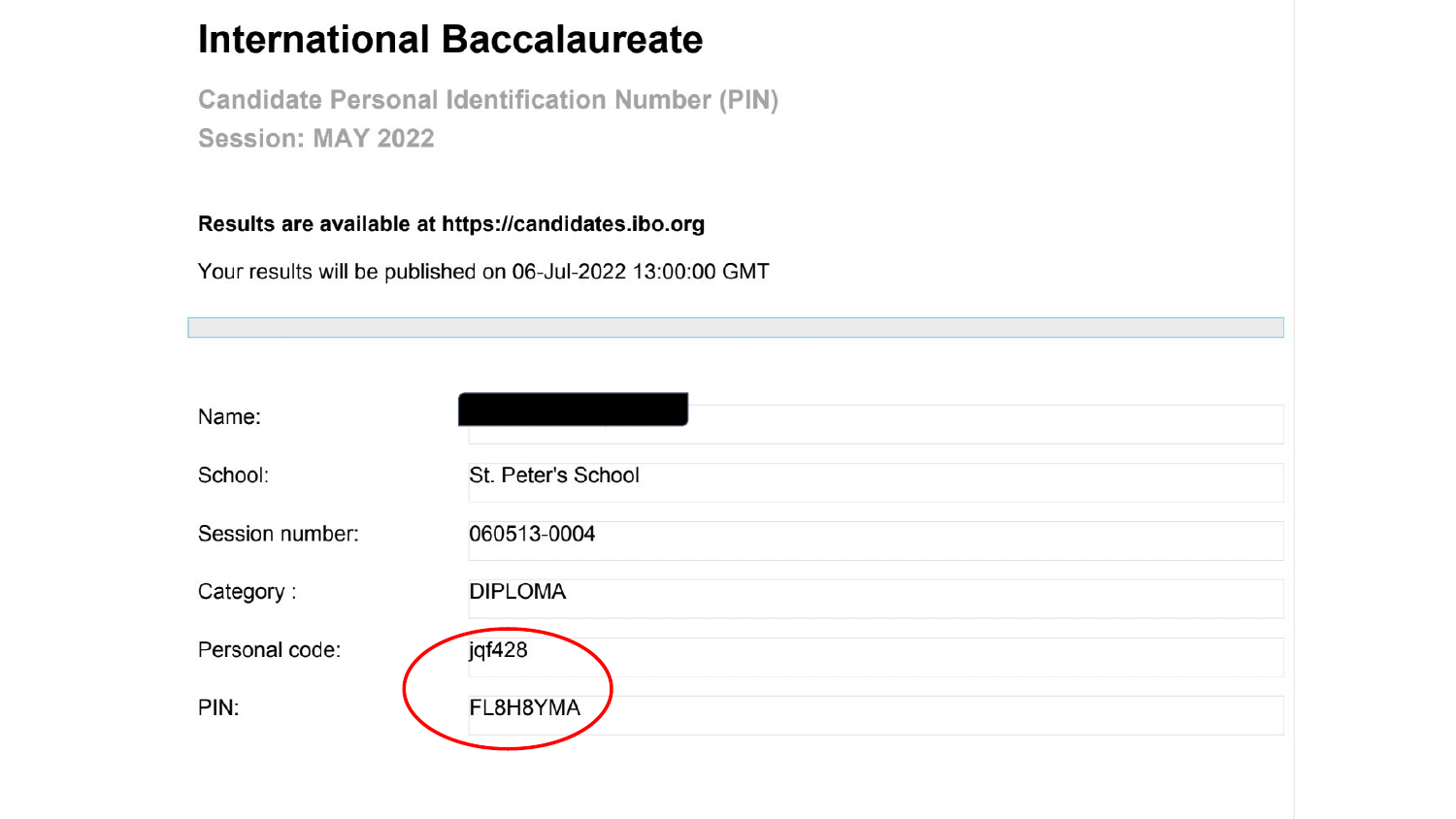### ACCESSO A LA UNIVERSIDAD ACCESS TO UNIVERSITY

# **UNED accreditation must be requested by 31st March 2022**

### **(homologation of IB Diploma requested by public universities and some private universities)**

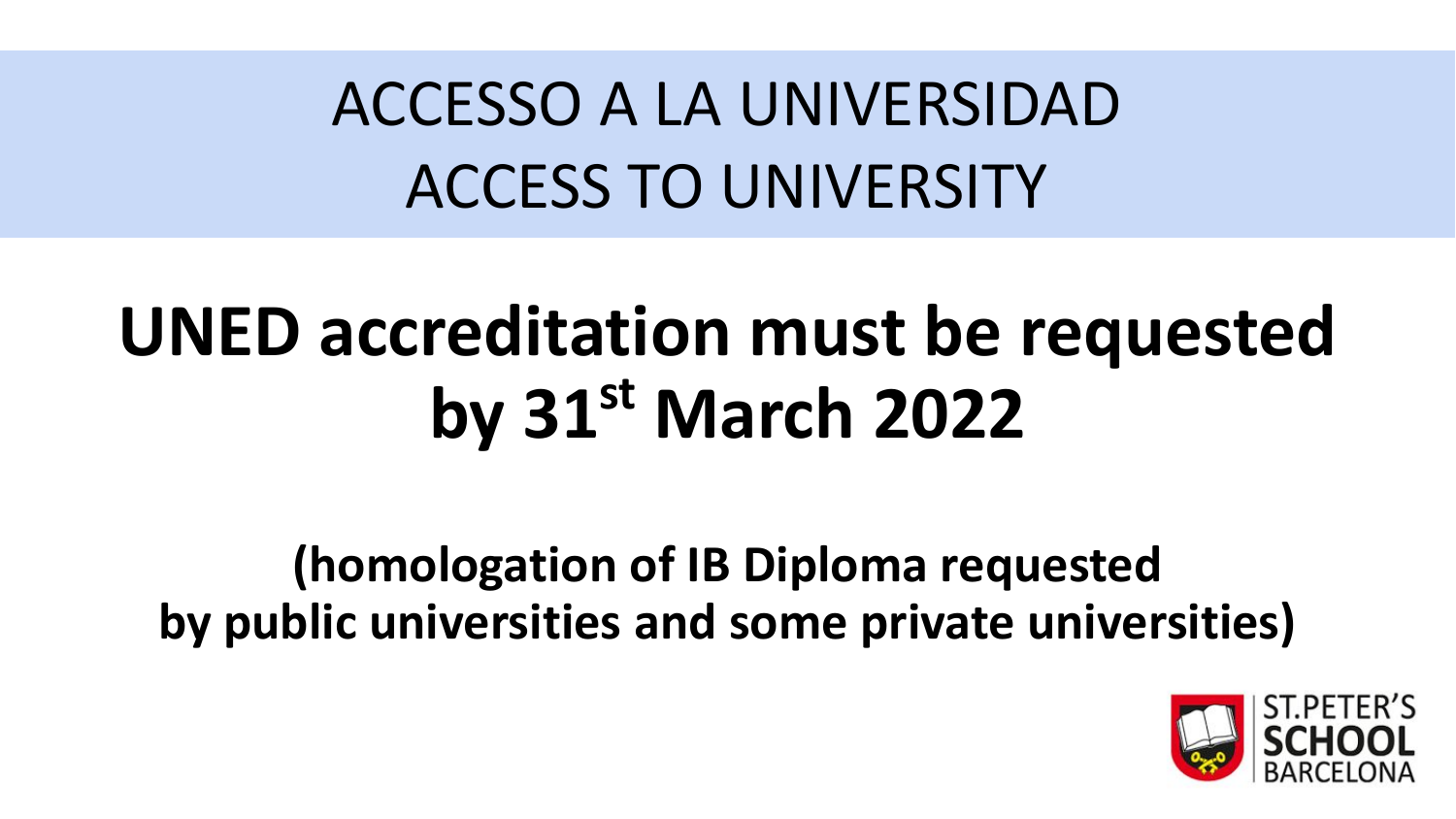### ACCESSO A LA UNIVERSIDAD ACCESS TO UNIVERSITY

### **15th June 2022 @ 11am**

 **Info session at St. Peter's Preinscripción universitaria (public universities only)**

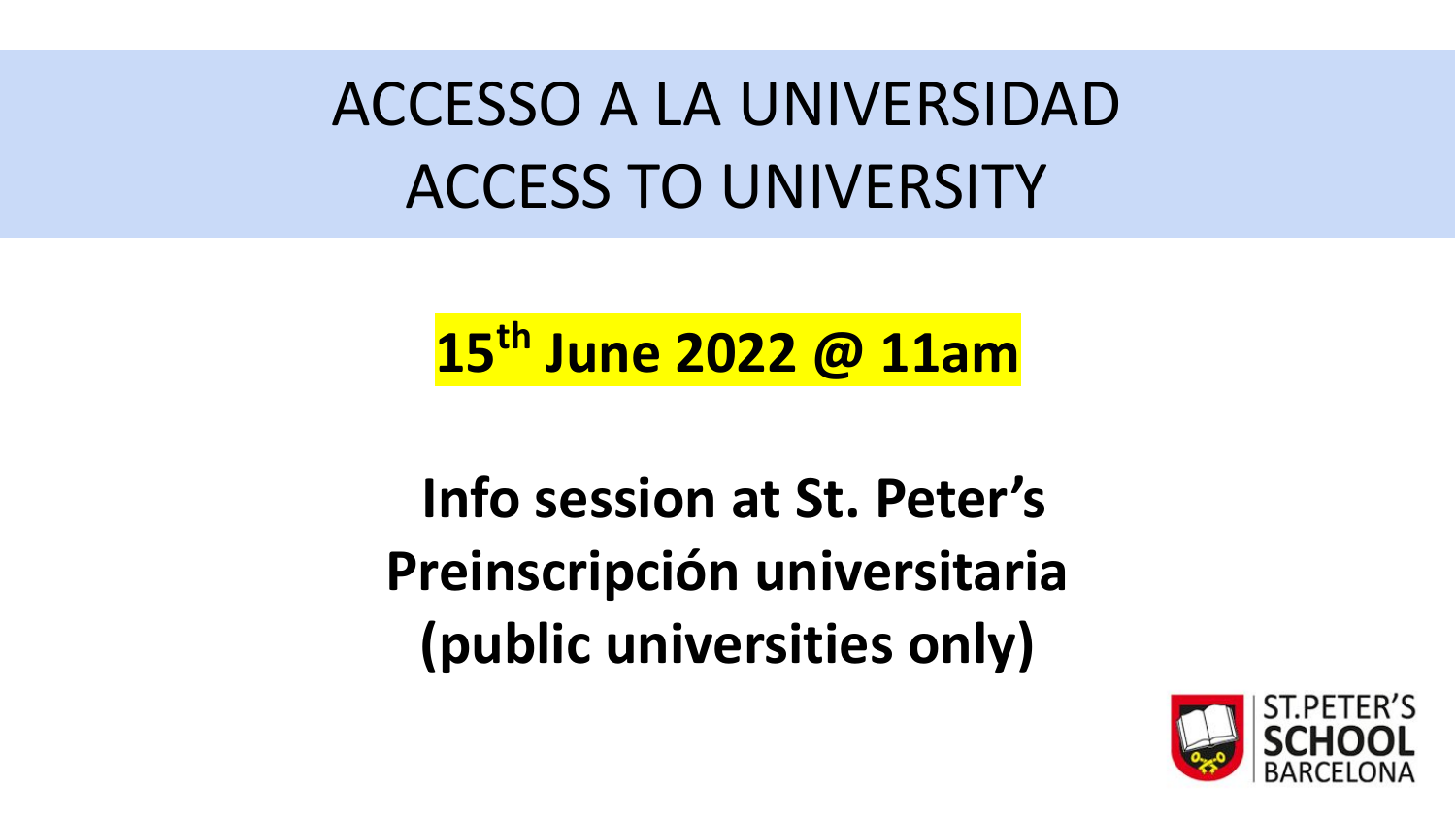### LA NOTA DE CORTE EN LA UNIVERSIDAD PÚBLICA

| <b>BACHILLERATO NACIONAL</b>                                                                             |    | ΙB                                        |
|----------------------------------------------------------------------------------------------------------|----|-------------------------------------------|
| <b>NOTA DE BACHILLERATO</b><br><b>NOTA SELECTIVIDAD</b><br><b>PARTE COMUN</b><br>Acceso a la universidad | 10 | <b>NOTA IB</b><br>Acceso a la universidad |

| <b>BACHILLERATO NACIONAL</b>  |   |                                                    |
|-------------------------------|---|----------------------------------------------------|
| Selectividad parte específica | 4 | Pruebas de Competencias<br><b>Especificas UNED</b> |